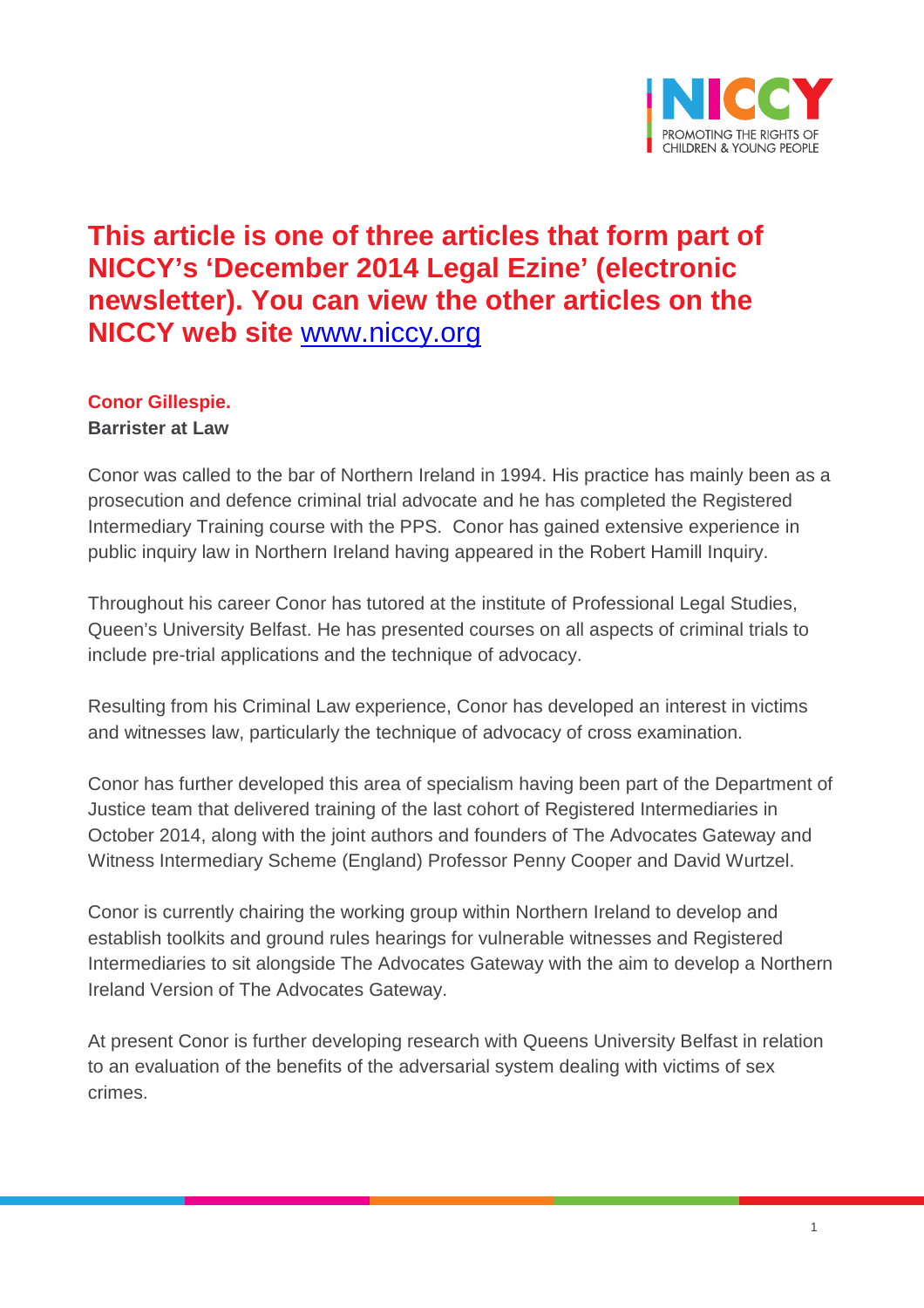

# **Vulnerable Witnesses in the Adversarial Court System**

Does the adversarial system work for children as vulnerable witnesses in accordance with Article 3 of United Nations Convention on the Rights of Children?

#### **Introduction**

When dealing with children the adversarial system must have the child's best interests as its motivation. [1] The difficulty with this is that the child is thrust into a world with rules designed to resolve conflict played out by adult lawyers which can create a significant power differential between the child and adults.

This article examines how the adversarial system needs to;

- 1. Change to fully incorporate the best interests of the child.
- 2. Identify the challenges that are to be faced in implementing change and in hearing their voice.
- 3. Embrace new methods to improve this,

so that the child's best interests are at the centre of the legal conflict they find themselves involved in.

#### **Recognition of need to have safeguards for vulnerable witnesses**

As recently as 1990 the Criminal Court of Appeal confirmed that 'the jury could not attach any value to the evidence of a child of five; it is ridiculous to suppose they could'. [2] Criminal lawyers used many different tactics to show that young and vulnerable witnesses shouldn't be believed. When questioning a witness, they maligned the complainant's behaviour, attempting to discredit and even harass the witness in an overbearing manner. [3] It is no controversy therefore those criminal trials frequently led to psychological stress among children and vulnerable witnesses as crime victims. [4]

However, the protection for the witness from psychological harm has found voice with The International Criminal Court by virtue of The Rome Statute 1998 Article 68; 'the Court shall take appropriate measures to protect the safety, physical and psychological well-being, dignity and privacy of victims and witnesses.' [5]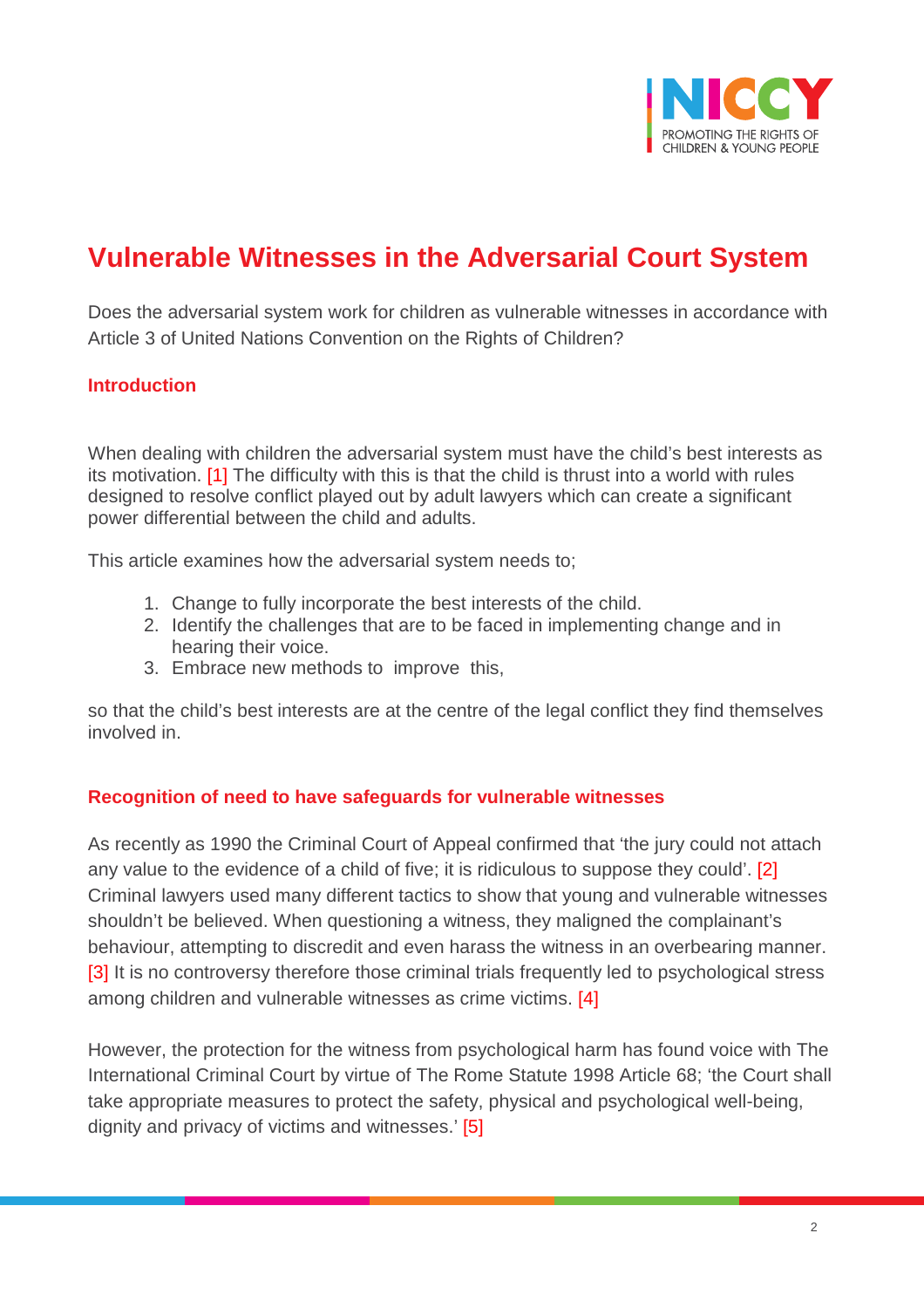

For criminal trials the European Directive 2012/29 set 'Minimum Standards or rights, support and protection of victims of Crime' thus adding to the already establish human rights enshrined with the United Nations Convention of Human Rights 1989.

Lawyers do recognise that it's not always about winning a case and have acknowledged the harm the adversarial system may cause  $.6$ ] Baroness Hale in Re W (children) [2010] – UKSC 12, succinctly expressed this sentiment when she stated:

"W*hen the court is considering whether a particular child should be called as a witness, the court will have to weigh two considerations; the advantages that that will bring to the determination of the truth and the damage it may do to the welfare of this or any other child*".

However despite these sentiments a joint study between Queens University Belfast and NSPCC in 2011 found that 51.4 % of young witnesses found there was **NOTHING** positive about the experience of being a witness. There was recognition of the need to improve the system and evidence highlighted exactly how and were the system was failing these witnesses. [7]

The sentiments of these young witnesses is also being backed up by an emerging view that traditional methods of questioning may not be the most effective method as a truth– discovering device, especially for children, other vulnerable witnesses and individuals with for example, Intellectual Disability,[8]who are significantly over represented at all levels of the criminal justice system.

The courts have begun to recognise these issues. They have begun to set down guidance, for example, with a series of restrictions on questioning methods traditionally employed by the Bar and changed their attitudes towards the veracity of the evidence of young children; The Lord Chief Justice in the English Court of Appeal in R v Barker [2010] EWCA Crim 4 [9] emphatically stated that children are as believable as adults. The Appeal court has recently again reaffirmed this position in R v Lubemba [2014] EWCA 2064 and the legal systems attitude to and practice of working with vulnerable witnesses, particularly through cross examination. The current position has been eruditely presented by Dr Emily Henderson [2014] Criminal Law Review in an article titled ' All the Proper Protections-The Court of Appeal Rewrites the Rules for the Cross-Examination of Vulnerable Witnesses.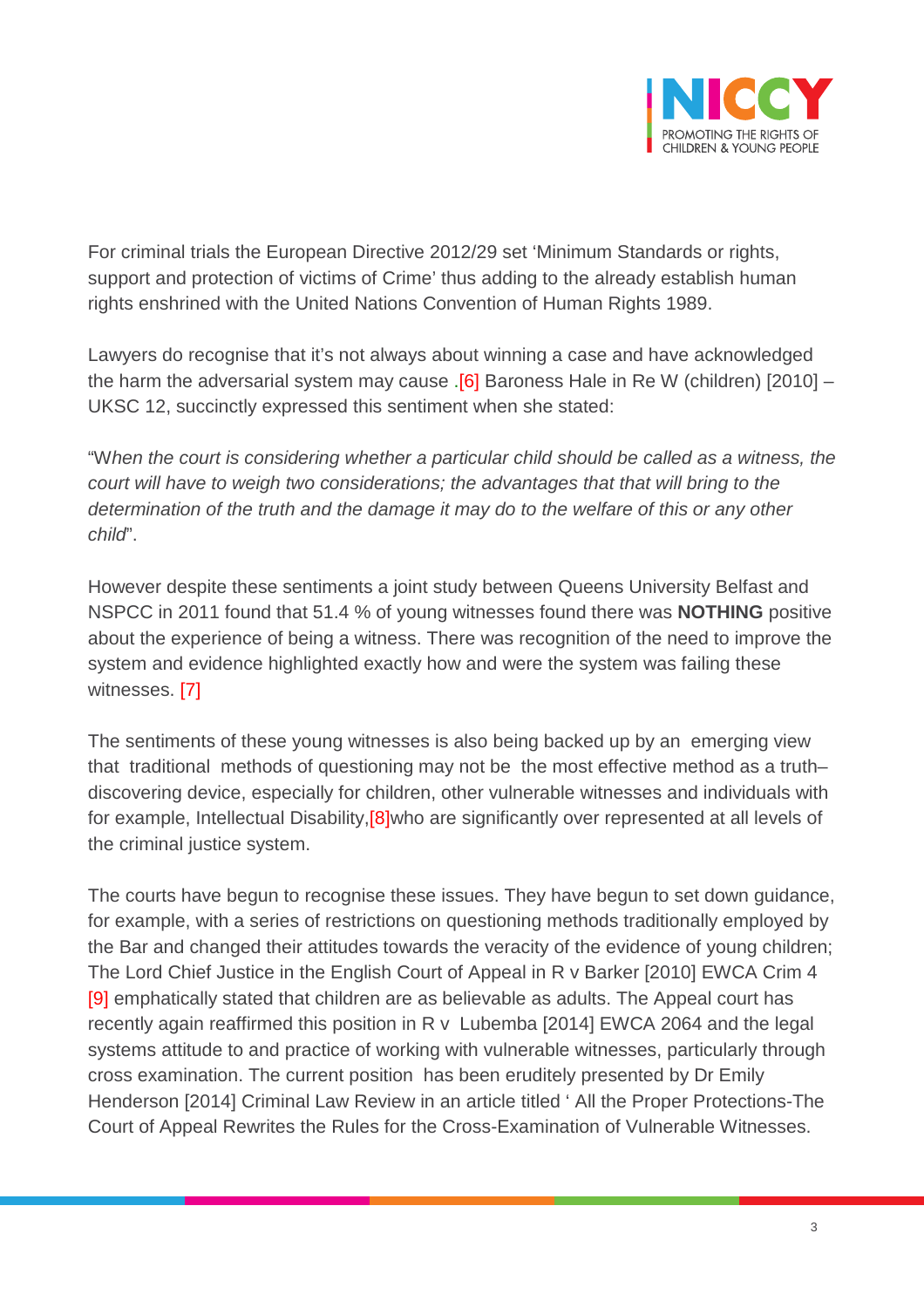

This attempt to shift practitioners perceptions to what is acceptable advocacy comes some time after the inception of an advisory group to consider the use of video recordings as a means of taking evidence of children and vulnerable witnesses at criminal trials. Their recommendations, which followed a comprehensive examination of the criminal justice system, were delivered within the Pigott Report 1989. [10]

These recommendations resulted in the implementation of special measures legislation aimed at protecting the safety, physical and psychological well-being, dignity and privacy of victims and witnesses. The aim is to achieve best evidence, improving its quality in terms of completeness, coherence, accuracy and allow examination of the witness through an intermediary. Whilst pre-recorded cross examination is being piloted in England and Wales in three Crown Court locations, S.28 of the legislation has not been fully enacted. In Northern Ireland the comparative legislation exists under article 16 though it also has not been enacted. [11]

#### **How are the courts measuring up?**

#### **Criminal England:**

In 1999 the English Bar recognised the need for training of its members on matters such as tone, manner and demeanour of cross examination. [12]

In 2011 The Advocacy Training Council (ATC; England) in a report cited the urgent need to address significant problems associated with vulnerable witnesses, accepting that such advocacy was a specialist skill. The advocacy required needs to be recognised by the whole profession as such,<sup>[13]</sup> being based upon specialist expert training which should lead to those advocates being certified or 'ticketed' to conduct trials involving vulnerable witnesses.

Whilst the English Bar has not set forth any regulatory requirements the Government has pledged to introduce such a requirement by March 2015 for those advocates who wish to receive public funds to conduct such cases. [14]Whereas the Crown Prosecution Service (CPS) have already established an advocates rape and serious sexual offences panel for such cases with mandatory training for those wanting to join the approved list. This initiative is fully supported by the Bar.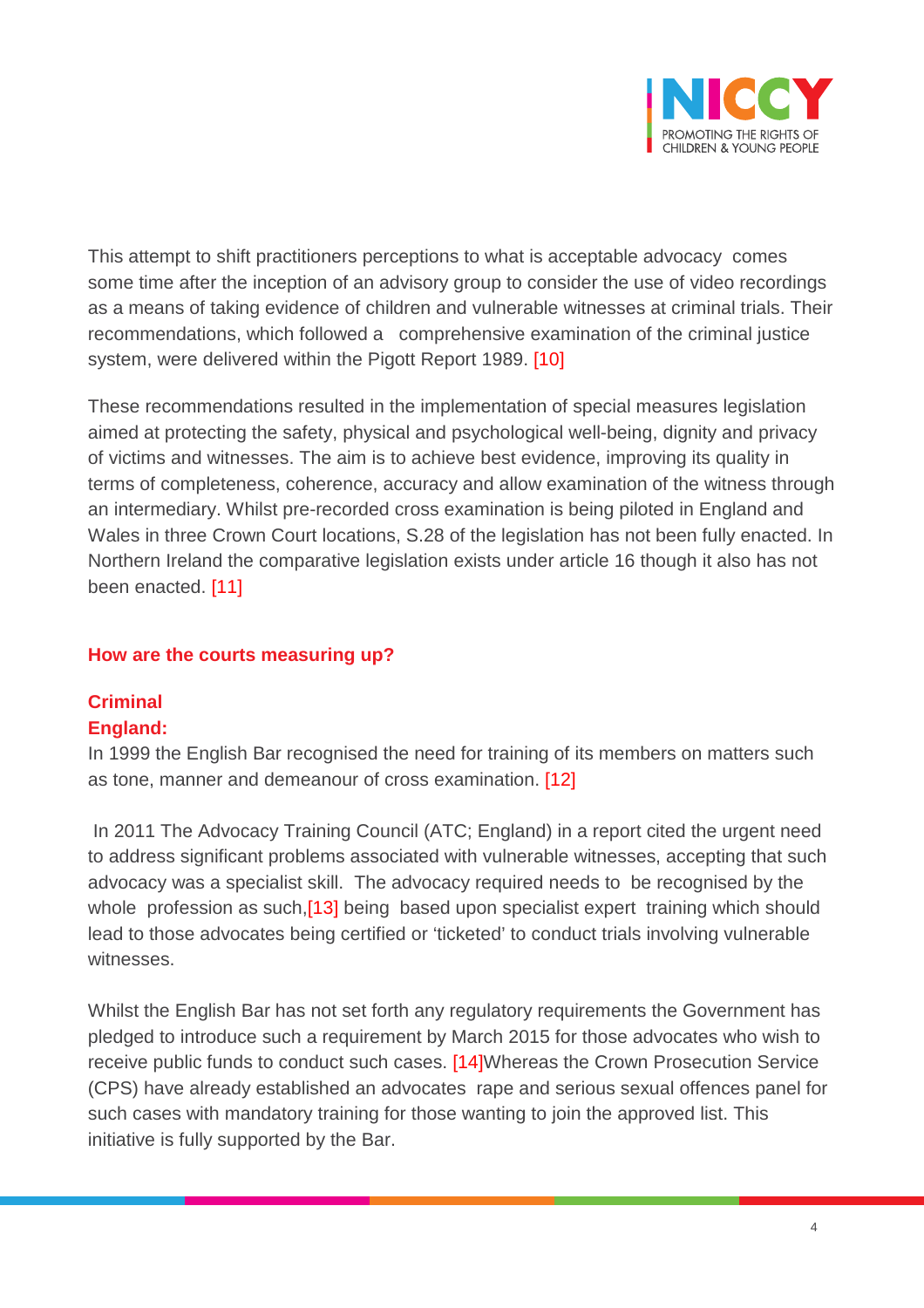

In 2012 The English Judicial College issued the Judicial College Bench Checklist; Young Witness Cases, <a>[15]</a> providing quidelines in relation to the early identification of vulnerabilities and thereafter the methods used to ensure that the trial process did not cause any further psychological harm either by the questioning methods or procedural rules of the trial. These should be discussed with all parties in a ground rules hearing prior to the case which all parties would agree to adopt for the course of the trial.

Perhaps one of the most important initiatives in England is the Witness Intermediary Scheme and The Advocates Gateway (TAG; England). In 2012 The ATC (E) launched a free website providing training resources and toolkits to help advocates identify vulnerable witnesses and defendants and to plan how to adjust their questioning. The Advocates Gateway (TAG; E) also identifies those ground rules that should be adopted for questioning within a trial relating to the particular vulnerabilities identified. These ground rules were based upon a written report on the witnesses communication difficulties derived from an assessment by a communication specialist, the Registered Intermediary (R.I.).

The Witness Intermediary Scheme (W.I.S) came into effect with the first training in England in 2003 and helped witnesses early in 2004. The R.I. became a facilitator, transparently advising the police and courts on the witnesses communication difficulties, whilst intervening in the event of miscommunication usually to advise the questioner how better to communicate with the witness. Those R.I.'s trained were already communication specialists within their own profession e.g. speech and language therapists, who then underwent a masters equivalent training course in the law, practice and procedure thus assisting in the administration of justice.

#### **Northern Ireland:**

The Lord Chief Justice in Northern Ireland set down practice directions on  $12<sup>th</sup>$  May 2009 for the treatment of young and vulnerable victims and witnesses, he has also expressed strong support for the R.I. Scheme pilot [16] and the necessity of implementing appropriate measures to protect the safety, physical and psychological well-being, dignity and privacy of victims and witnesses.' The Northern Ireland Bar, Judiciary, Public Prosecution Service (PPS) and Police further utilise the established resources from TAG (E).

There have also been a number of training initiatives designed to raise awareness and shift practitioners' perceptions to what is acceptable advocacy with children and vulnerable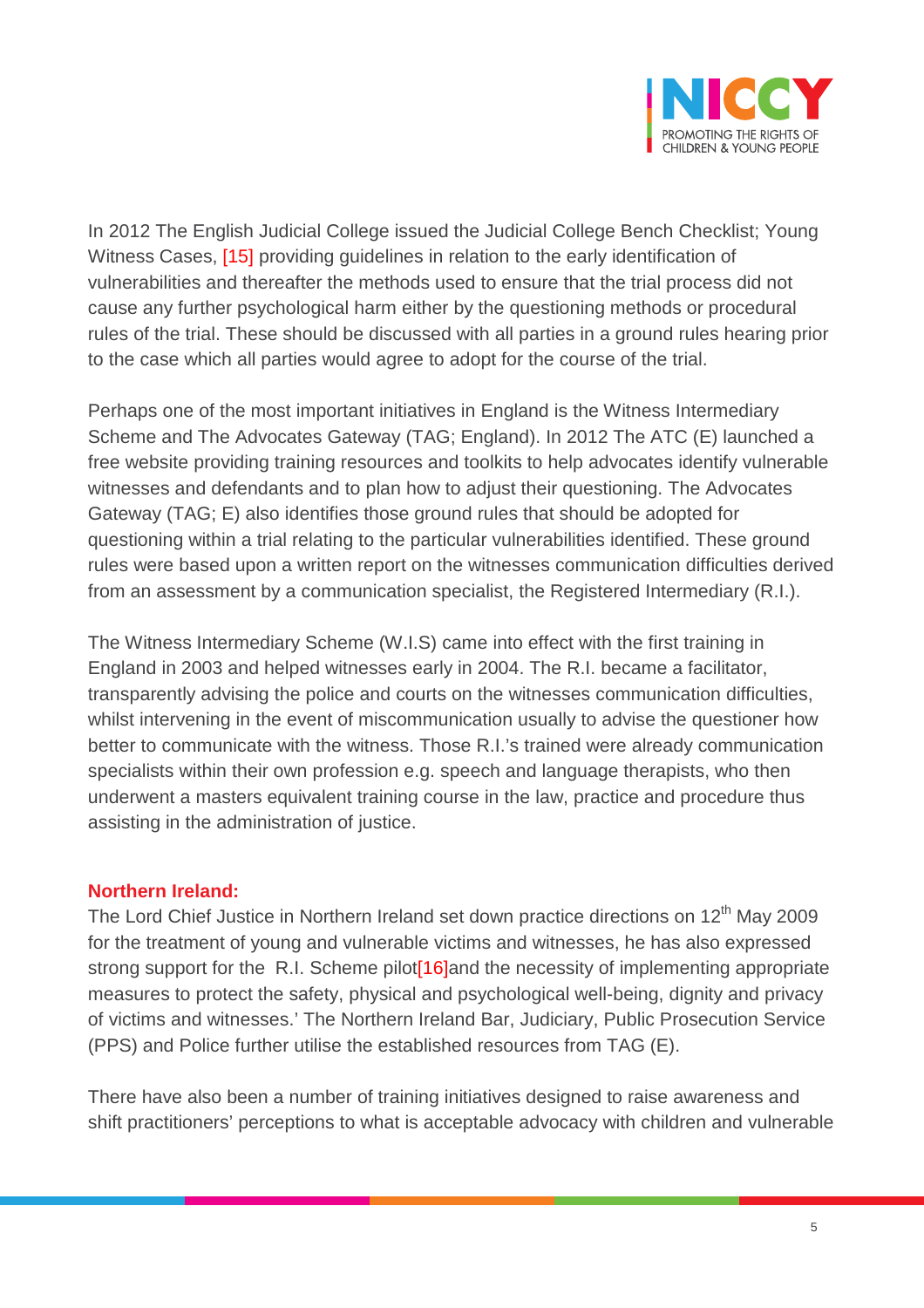

witnesses. [17] However, there have been no moves as yet by either the PPS or the Bar to introduce rape and serious sexual offences panels or ticketing as in England.

The Registered Intermediary scheme pilot (N.I.) was launched in May 2013 for indictable offences in Belfast Crown Court, with 12 requests being made after 3 months. In November 2013 it was extended to all Crown Courts province wide and as of March 2014 there had been 106 requests for assistance with only 4 having been deemed as not eligible under the qualifying criteria (figures supplied by Department Of Justice). This pilot scheme is due to end in March 2015. What is unique about the Northern Ireland scheme is that vulnerable defendants when giving evidence will be able to take advantage of the scheme; whilst the legislation for defendants in England exists it has not yet been brought into force [18]. Further development and initiatives are underway to develop Northern Ireland toolkits and ground rules to sit within TAG (E) for the use of R.I.'s in Crown Court trials.

The Northern Ireland Court of Appeal has also addressed a number of issues relevant to vulnerable witnesses in sex crime cases, though not specifically upon issues directly relating to ground rules, toolkits or R.I.'s, for example on issues of delay, good & bad character directions. To date there have been no cases giving guidance on R.I's, vulnerability, the advocates role and protection from psychological harm.

Within many jurisdictions there is emerging recognition that it is common for individual's communication skills to be overestimated [19]. Traditional cross examination tactics of trying to weaken, discredit, harass and cast doubt upon the accuracy of the evidence impeaching a witness's credibility by seeking to attach great weight and significance to the demeanour of the witness as a reliable gauge of honesty during will have to change. Questions will need to be non leading in manner, using open or free recall questions so that people with mental health issues, children and vulnerable witnesses can make reliable witnesses and have their voices heard. Questions should also be short and succinct, in plain everyday language without double negatives or delivered in an overbearing demeanour [20].

In R v B [2010] EWCA Crim 4 the English Court of Appeal stated that the trial process must cater or the needs of child witnesses whose evidence in former years would not have been heard. The Lord Chief Justice stated 'It should not be over-problematic for the advocate to formulate short, simple questions which put the essential elements of the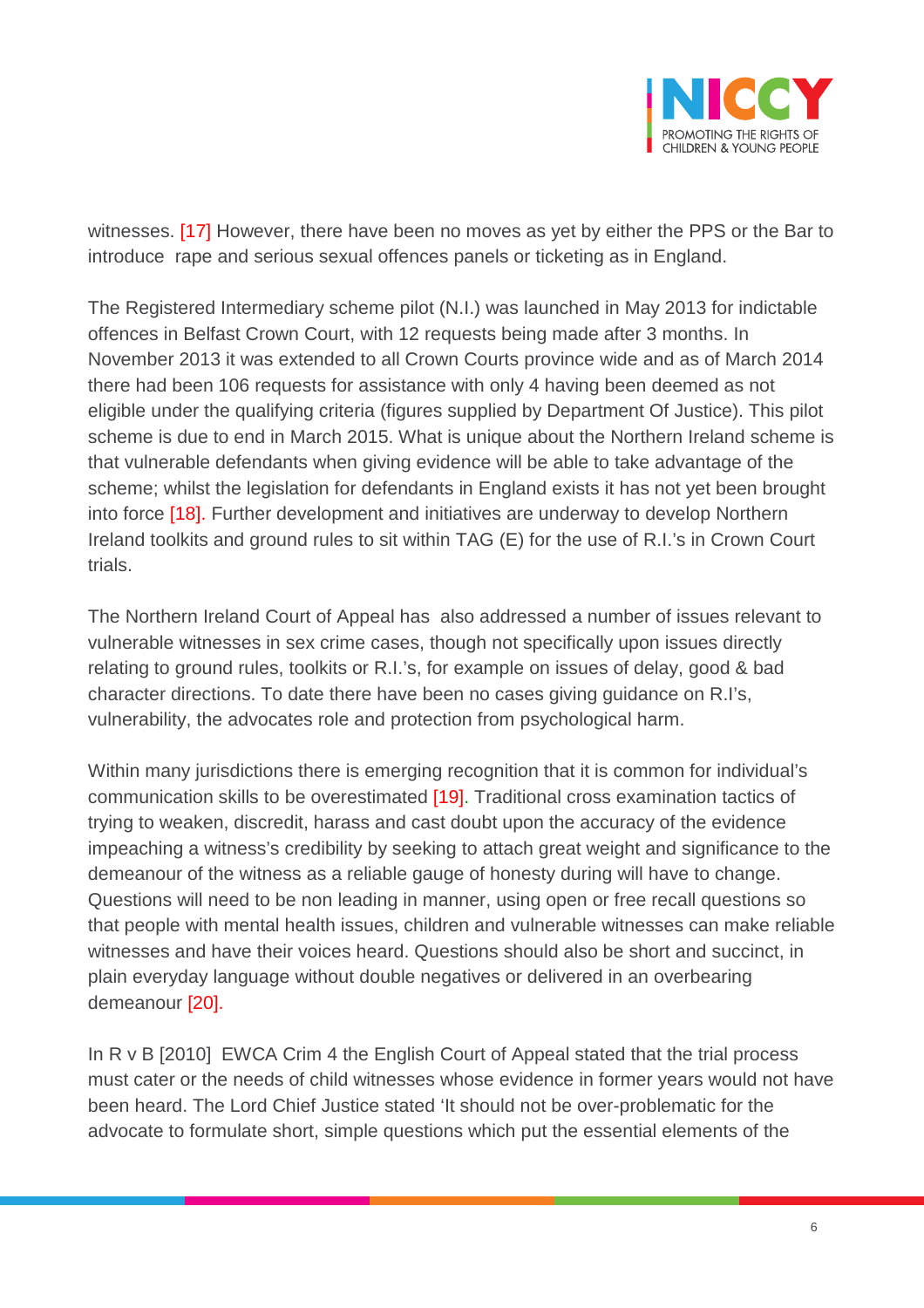

defendant's case to the witness, and fully ventilate before the jury the areas of evidence which bear on the child's credibility'.

The Lord Chief Justice (England) firmly placed the onus on the bar to raise its standards and to properly adhere to the codes concerning cross-examination in his last judgement in R v Farooqi & others [2013] EWCA, giving significant guidance to the bar on how to conduct a criminal trial. [21]

It would seem that if the Bar cannot change its traditional tactics of cross examination the Court of Appeal in England have signalled to judges the need to manage how cross examinations shall be conducted in accordance with guidance from TAG and associated toolkits. In R v E [2011] EWCA Crim 3028 the judge imposed his own rules on the manner of cross-examination of a young child and R v Wills [2011] EWCA Crim 1938 the judge placed limitations upon the cross-examination, both rulings were endorsed by the Appellate Court.

There is a clear impetus now to avoid the worst tactics of cross examination experienced by young victims. The Operation Chalice Stafford Crown Case 20011 (as reported in Counsel Magazine January 2014 by Debi Gould, Principal Crown Advocate) involved the sexual exploitation of young girls, allowed the following cross examination for example 'looking back are you proud of the bad things you have done in your life' or another having to read out aloud every detail of the allegation of sexual abuse made against her stepfather she later retracted, with her anguish being plain for all to see.

#### **Family**

In England the presumption against children giving evidence in care proceedings can be traced back to R v B County Council, Ex P [1991]1 FLR 470 when the court refused to order a 17 year old to give evidence about sexual abuse.

However, the decision in Re W [2010] UKSC 12 has now stated that this presumption against the child giving evidence is not the starting point and the court will have to weigh two considerations on the child giving evidence: the advantages that will bring to the determination of the truth and the damage it may do to the welfare of this or any other child.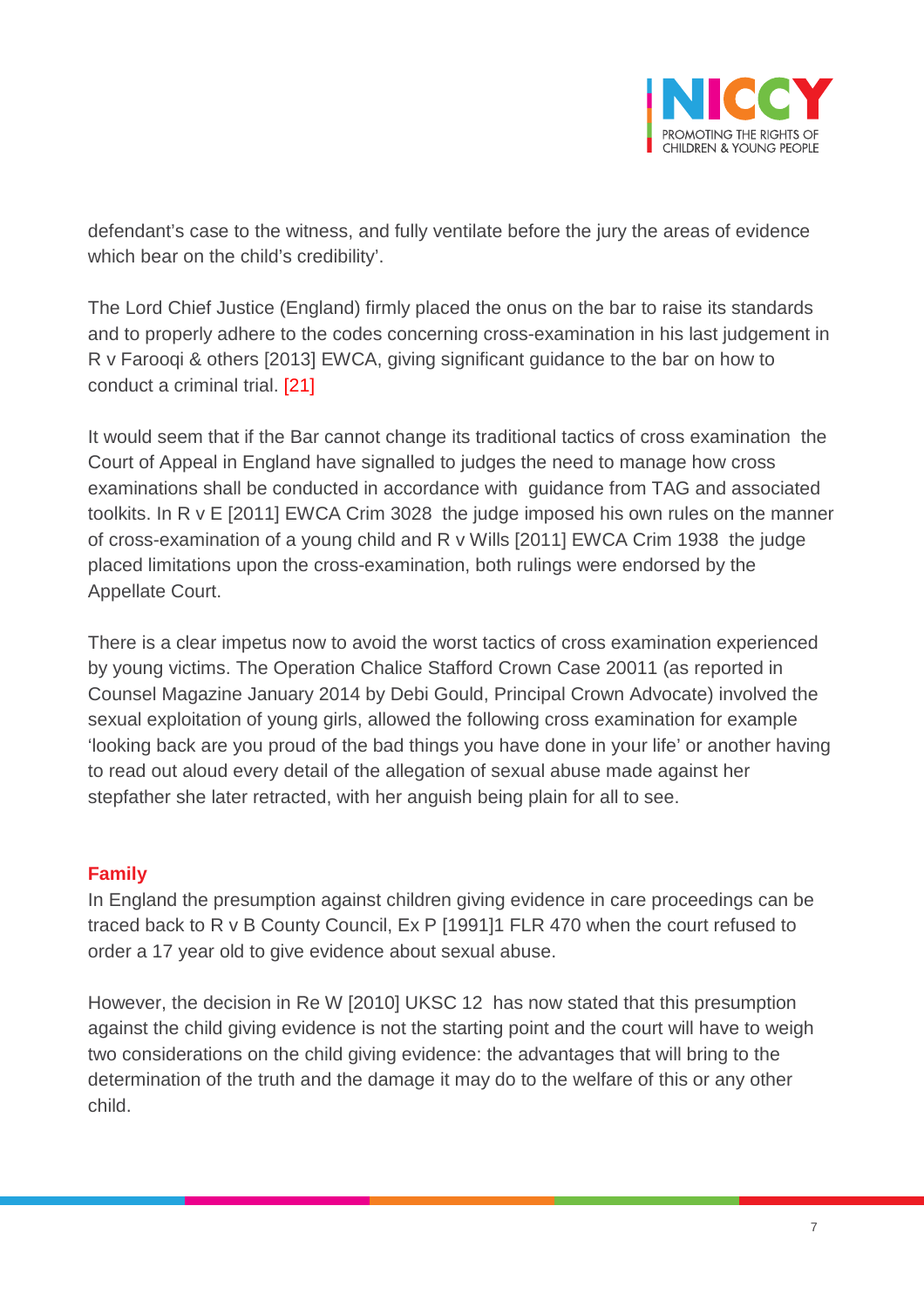

The Northern Ireland experience to date is that the family law system has not implemented any statutory special measures scheme nor not utilised the newly developing special measures initiatives encompassed within the Department of Justice Registered Intermediary scheme.

A similar position exists in England particularly with absence of a statutory scheme for family law cases and the non use of intermediaries has led one court to state 'that this has caused real obstacles' Re X (a child) [2011] EWHC 3401 (FAM). This is despite Baroness hale Re W [2010] at [28] signalling the pathway to their use by reference to The Youth Justice and Criminal Evidence Order 1999 providing one suggestion 'examining the witness through an approved intermediary,' as one of a number special measures. Two recent cases have shown that she is being listened to with use of the registered intermediary scheme in Re M (oral evidence; vulnerable witness) [2012]EWCA 1905 & Re A ( a child ) (Vulnerable witness fact finding) [2013]EWHC 2124 ( FAM ) .

However, a chasm still exists between the criminal and family courts approaches. In Re M (a child) [2010] EWCA CIV 1043, the appeal was on the basis that the key evidence was hearsay. Hughes LJ stated ' I have no doubt at all that there would never have been and should not even now any question of any of these children being expected to give oral evidence, at least in a family court'.

The family law courts have operated a presumption against the child giving evidence and thus relied upon the inherent jurisdiction to implement a number of special measures to the child's voice being heard ensuring that the best interests of the child is at its heart. These include the Guardian ad Litem for specified proceedings, social worker, court welfare officer who all play an active role in representing the best interest of the child and present them to the court. In non court forums the VOYPIC, for looked after children acts in this role. Further to this the Family courts allow hearsay evidence to be presented by these representatives on behalf of the child and the court determines the issues by hearing submissions on that hearsay evidence by each sides lawyers.

The Advocacy Training Board Family (Northern Ireland) has specialised training for dealing with vulnerable witnesses to achieve best practice in the best interests of the child. While the starting point is no longer a presumption that the child does not give evidence, the lack of a statutory scheme of special measure surely works against the Judge determining that the child should be called.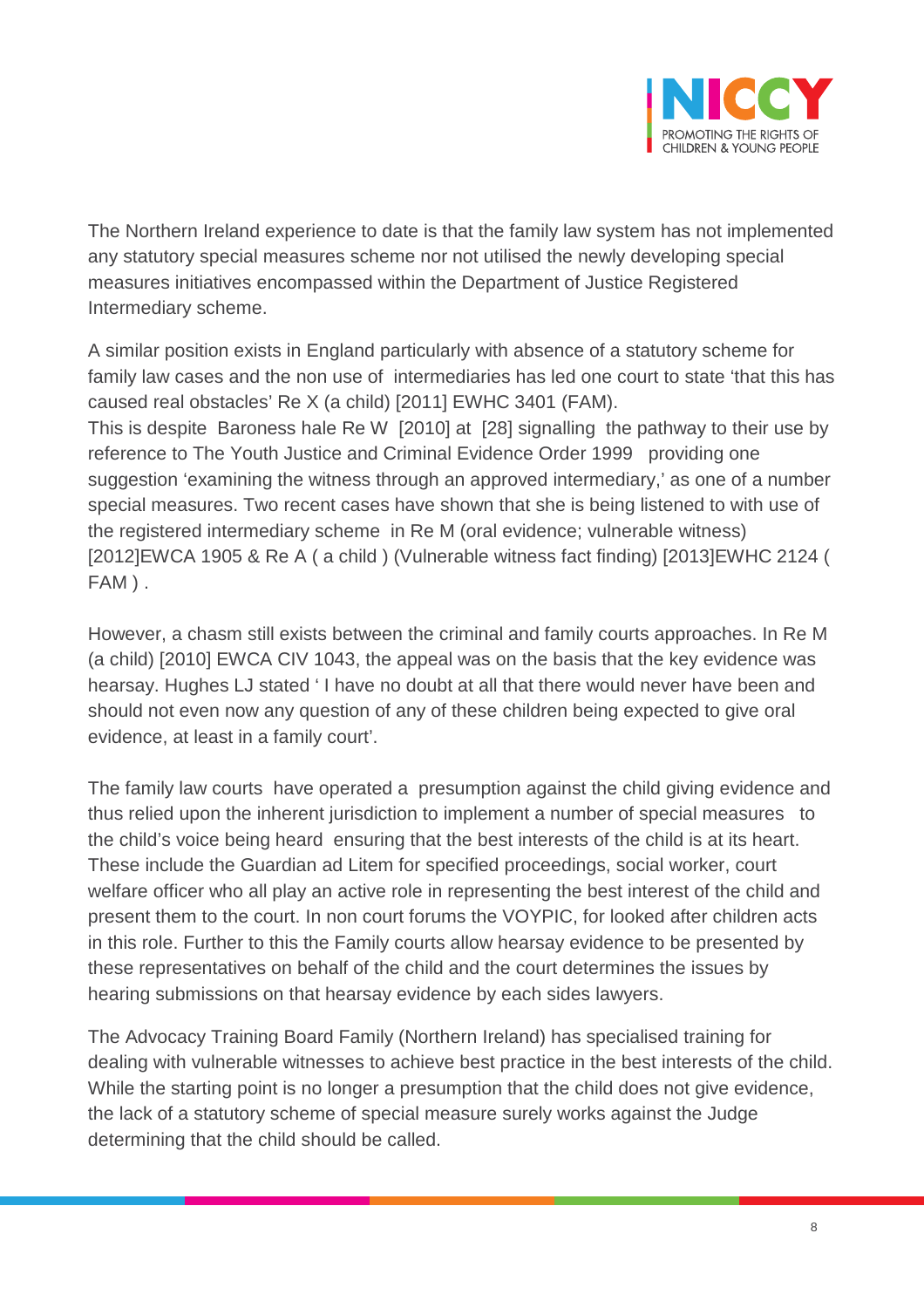

It also works against the best interests of the child in not allowing the child's voice to be heard as in Re W [2010] the child expressed a wish to give evidence.

Notwithstanding, there are Family Justice Council Guidelines in Relation to Children Giving Evidence in Family Proceedings encouraging practitioners to consider the use of intermediaries at the earliest opportunity [ Family Justice Council 2011].

#### **Civil**

In 2011 Northern Ireland Law Commission Report [ NILC 10] Vulnerable Witnesses in Civil Proceedings recommended the use of special measures for children , people living with mental illness, learning disability, personality disorder or disability and for witnesses who suffer fear and distress in connection with giving evidence. They also recommended the use of intermediaries subject to their successful implementation in criminal proceedings [pg62, para3.52].

### **Challenges to fully implementing Article 3 of the United Nations Convention on the Rights of Children.**

The difference within the courts appears to be accommodation approaches. The time has come for a joined up and flexible approach of each system.

The different approaches are perplexing given that the very same circumstances which give rise to care proceedings (removal of a child from parental care) may also demand prosecution of the perpetrator of abuse in criminal courts. The child being subject to physical abuse being prima facie evidence of significant harm under article 50 of the Children (NI) Order 1995 and also s.47 OAPA 1861 when the child would be required to give evidence within the criminal system but may not be in the family system.

A further perplexing dilemma is that in the criminal system culpability begins at 10 whereas in the civil system responsibility begins at 16.

There must be a holistic approach to the best interests of the child balancing the competing interests of the child with those of society, the family and children as a constituency. [22] The voice of the child will only be heard through conversation, hearing the child's needs and wishes about proceedings or particular special measures that may ultimately cause the re-triggering of stress, PTSD or psychological trauma.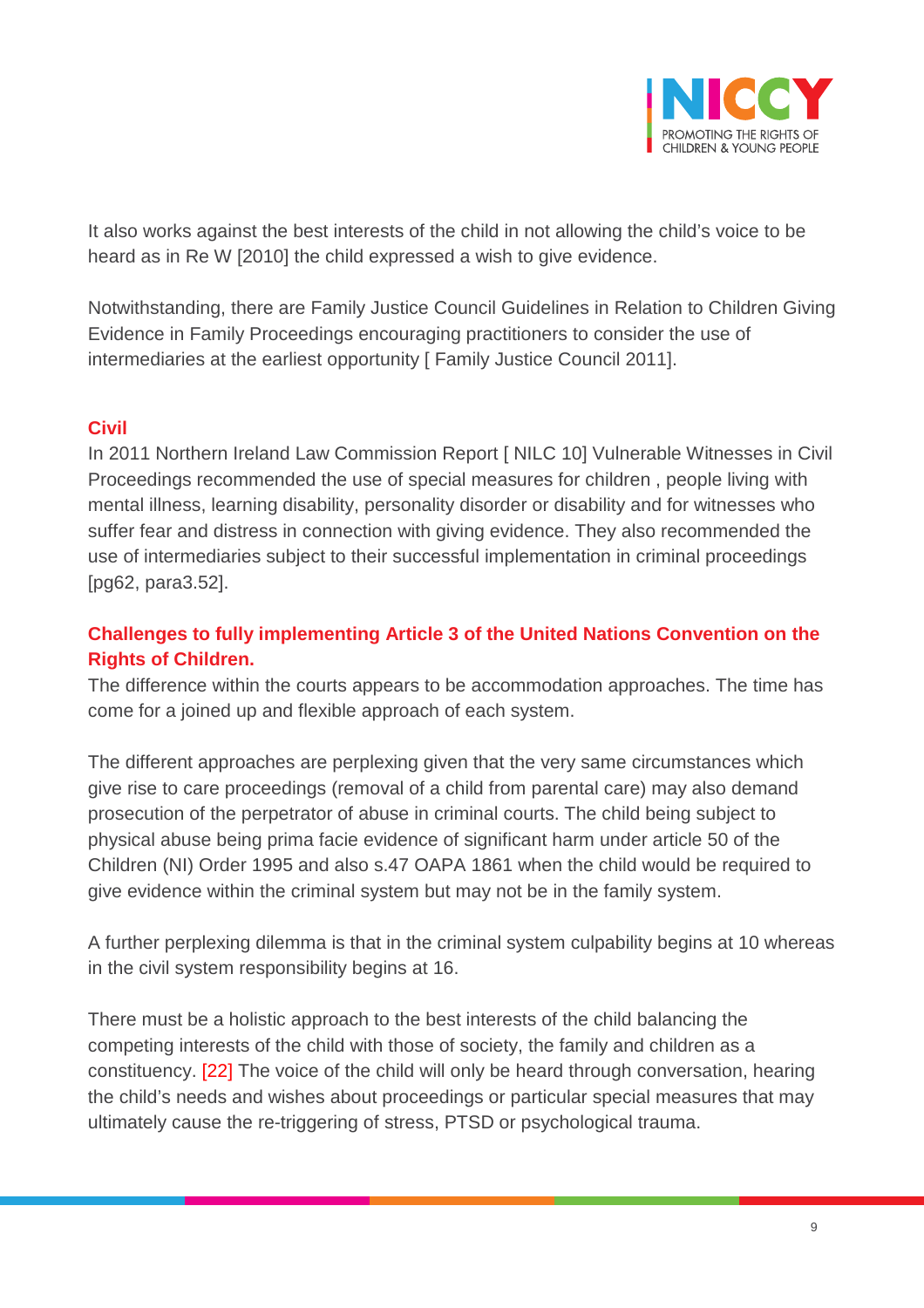

A further challenge is a shortage of funding for registered intermediaries to be involved in all cases with young witnesses as highlighted by NSPCC's Order in Court Campaign. It would also seem the emergence of self litigants in the family legal system is another major challenge who 'without the benefit of having any advice whatsoever don't understand the process or what the effective issues are. This puts the judge in the position of being an adviser which is not the essence of the adversarial system and again creates a significant power differential within the process'. [23]

In Northern Ireland, whilst it is encouraging that the Department of Justice is committed to reducing psychological harm in trials, there needs to be clearer expressions of its existence and commitment to its reduction. The Victims Charter 2014 Consultation Document for N. Ireland at point 82 only once mentions the sentiments expressed within the Rome Statute art 68 'due to your vulnerability to secondary and repeat victimisation, intimidation or retaliation'.

More importantly there needs to be adequate funding for the implementation of such measures. Both the Criminal Law and Family Law systems appear to be undergoing draconian budget cuts which would seem to negate the sentiments and commitment expressed by the Justice Minister at the IPLS vulnerable Witnesses Conference November 2014 to implement the European Directive 2012/29, to establish special measures as minimum standards for vulnerable witnesses in the Courts in Northern Ireland.

Just as the government are seeking the bar to re-professionalise and learn new skills there needs to be the same commitment on behalf of the Government or those in opposition to learn from other jurisdictions and legal systems. There is cogent evidence of the benefits of Inquisitorial legal Systems accomplishing what Article 68 Rome Statute and ECD 29/2012 seeks to accomplish. [24]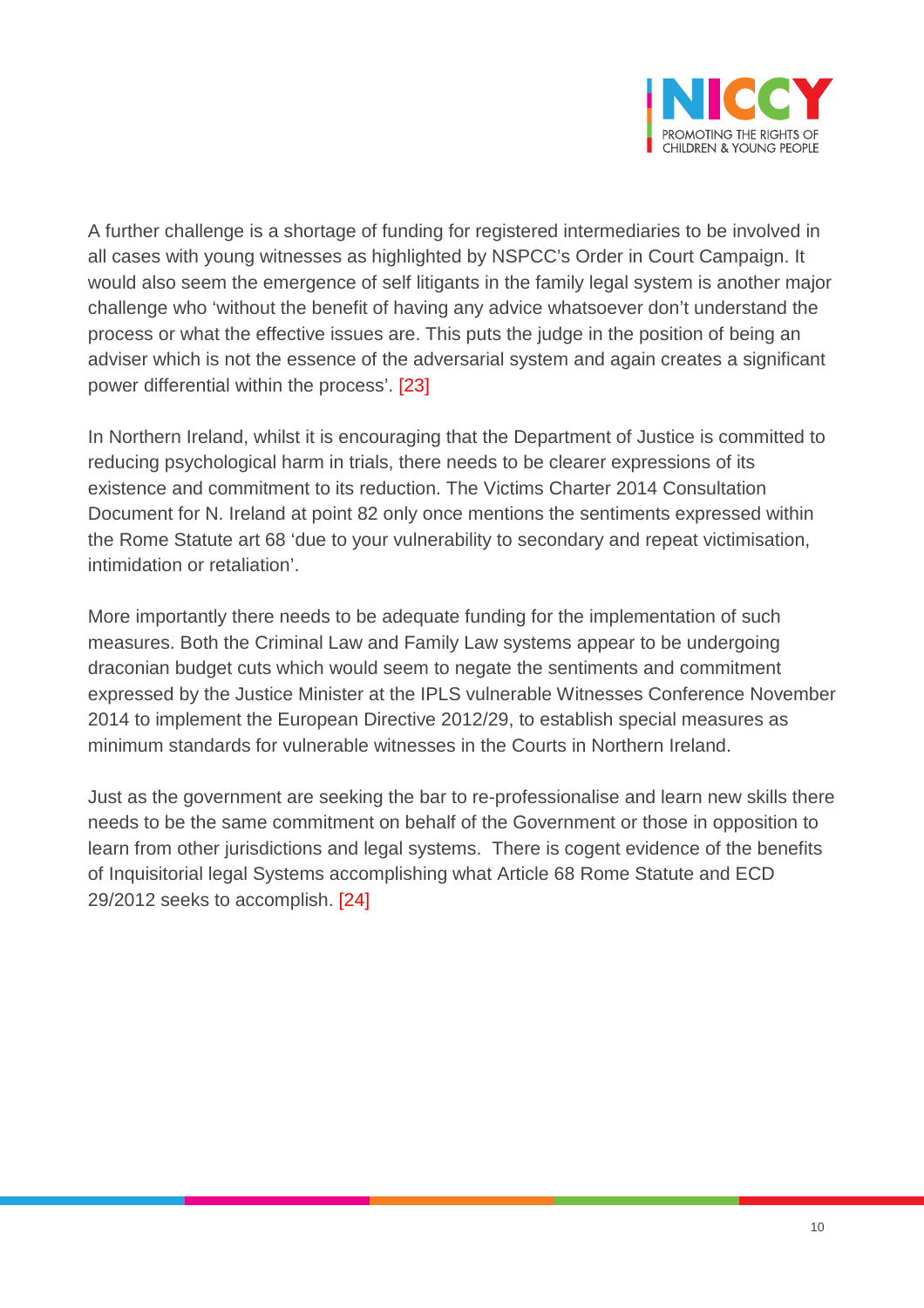

# **Conclusions**

Practitioners will need to re-professionalise in order to fulfil the objectives of European Directives designed to protect those who are vulnerable whom they seek to challenge the veracity of their allegations which have undoubtedly already caused psychological harm and trauma.

The Bar must see this as an opportunity to demonstrate they have the requisite skills and thus the competitive edge to define their own quality mark for these specialist skills.

The government must commit sufficient funding and encourage the Bar to develop this specialism otherwise these initiatives will flounder and 'the ground rules will become perfunctory and box ticking exercises with the loser being the vulnerable person'. [25]

The adversarial system must adapt and become flexible as Lord Judge in his Bar Council Annual Law Lecture on 21 November 2013 stated, 'The evidence of children, and the next stage' "the objective of the criminal trial is that justice should be done…it depends upon the proposition that the adversarial system will produce justice. But we have to face the reality that if the adversarial system does not produce justice, justice is to everyone involved in the process, it will have to be examined and it should be re-examined. If it fails to do so the system requires to be changed"

Those organisations and practitioners that have flouted the rules, instructed or accepted instructions when inexperienced without the requisite training or certification may well find the civil justice system turning to them seeking compensation from vulnerable witnesses whose best interests were not seen as paramount in the proceedings and who have suffered further psychological trauma, thus being denied justice.

**Conor Gillespie BL**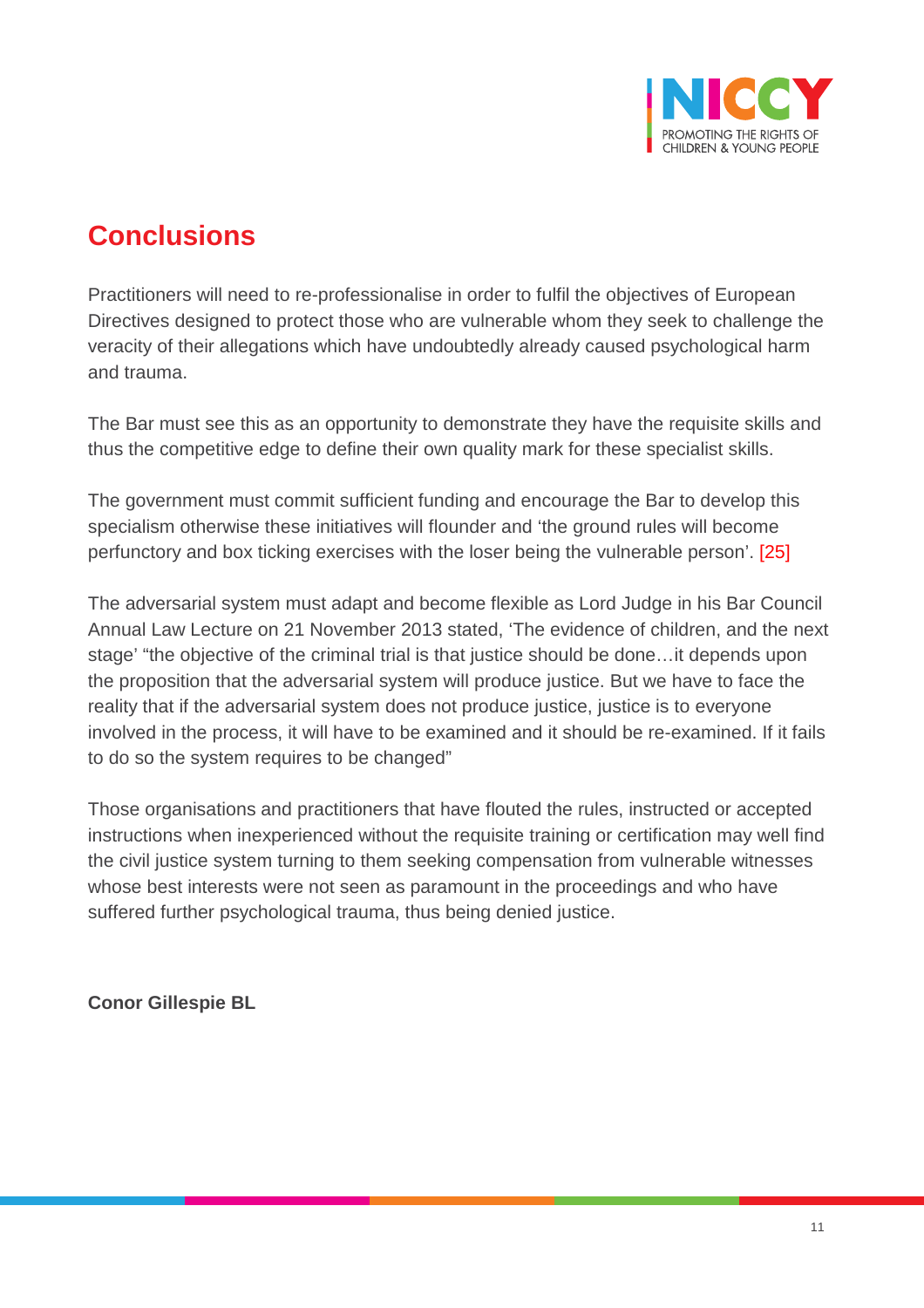

### **References**

- 1. Article 3 UNCRC stipulates that ' In All actions concerning children, whether undertaken by public or private, social welfare institutions, courts of law, administrative authorities or legislative bodies the best interests of the child shall be a primary consideration'.
- 2. The English Court of Appeal in R v Wright & Ormerod [1990]90 CAR 9 cited as good authority the case of R v Wallwork [1958]42 CAR 153 which stated 'the jury could not attach any value to the evidence of a child of five; it is ridiculous to suppose they could'.
- 3. Tempkin 2000;229-36, with one QC noting it is a very unfair contest as a complainant already unnerved by the courtroom were often no match for skilled and experienced counsel [Krahe and Tempkin – Sexual assault and the justice gap pg 129– The professionals role ].
- 4. As exampled by Operation Chalice Stafford Crown Court Case 2011. Inappropriate questions were put to young witnesses 'looking back are you proud of the bad things you have done in your life' or another having to read out aloud every detail of the allegation of sexual abuse made against her stepfather she later retracted, with her anguish being plain for all to see.
- 5. In so doing, the Court shall have regard to all relevant factors, including age, gender as defined in article 7, paragraph 3, and health, and the nature of the crime, in particular, but not limited to, where the crime involves sexual or gender violence or violence against children. The Prosecutor shall take such measures particularly during the investigation and prosecution of such crimes. These measures shall not be prejudicial to or inconsistent with the rights of the accused and a fair and impartial trial.
- 6. Lord Justice Hughes delivering the Hershman-Levy Memorial Lecture 2001 stated that 'it behoved us to be astute not to risk adding more abuse to any there may already have been, by requiring detailed questioning in semi public'.
- 7. The Experiences of Young Witnesses in Criminal Proceedings in Northern Ireland . D.Hayes, L.Bunting, A.Lazenbatt, N.Carr, J.Duffy, QUB/NSPCC ;2011 .
- 8. Giving the Vulnerable a Voice for Individuals with Intellectual Disability. Hepner. - wooward - stewart, 2014 psychiatry,psychology and law.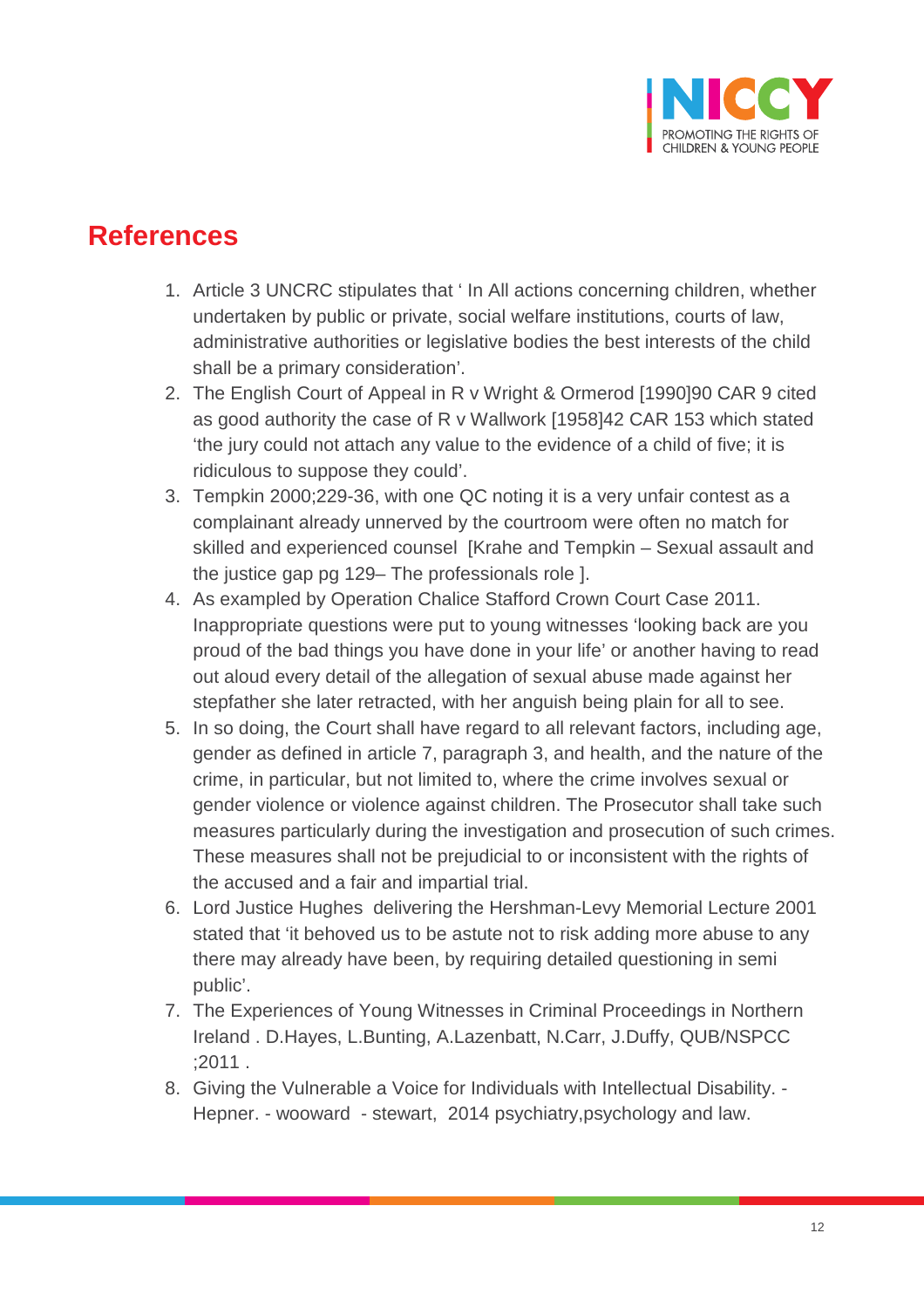

- 9. The complainant in this case was four years of age giving evidence of sexual abuse when less than tree years of age when there was no intermediary or ground rules as to the nature and type of questions. On Appeal it was submitted that the defendants counsels attempt to questions the witness were futile because of her age and that her account could not be properly challenged nor defendants case properly put to her. The Lord Chief Justice further emphatically stated that children are as believable as adults. 'none of the characteristics of child hood , and none of the special measures which apply to the evidence of children carry with them the implicit stigma that children should be deemed in advance to be somehow less reliable than adults'
- 10.Judge Thomas Pigott QC ' Report of the Advisory Group on Video Evidence Home Office ; making a number of recommendations, for example, the video recorded interviews for children under 14 years of age for violent crimes or 17 if a sexual crime and that a person who is likely to suffer an unusual and unreasonable degree of mental stress by giving evidence in open court should be treated as a vulnerable witness and for pre-recorded which has yet to come into force though there is a pilot scheme running in 3 English Crown Court locations, Liverpool. Leeds, Kingston Upon-Thames dated 13 June 2013.
- 11.Criminal Justice Act 1991 (England & Wales). Criminal Evidence (Northern Ireland) Order 1999, article 17 provides for 'the examination of a witness through an intermediary'. A child witness by virtue of their age, under 18 is now eligible as of right by Article 4 (1) C.E. (N.I.) O 1999.
- 12.Childline Conference K.McEwan In Defence of Vulnerable Witnesses; Youth Justice and Criminal Evidence Act 1999(2000) 4 (1) International Journal of Evidence and Proof 1-30,20.
- 13.Raising the Bar Report -The Handling of Vulnerable Witnesses, Victims and Defendants In Court 2011.
- 14.Our Commitment to Victims' document 15th September 2014 Secretary of State for Justice.
- 15.www.judiciary.gov.uk
- 16.IPLS, Institute of Professional Legal Studies , Queens University Belfast, Vulnerable Witnesses Conference November 2014.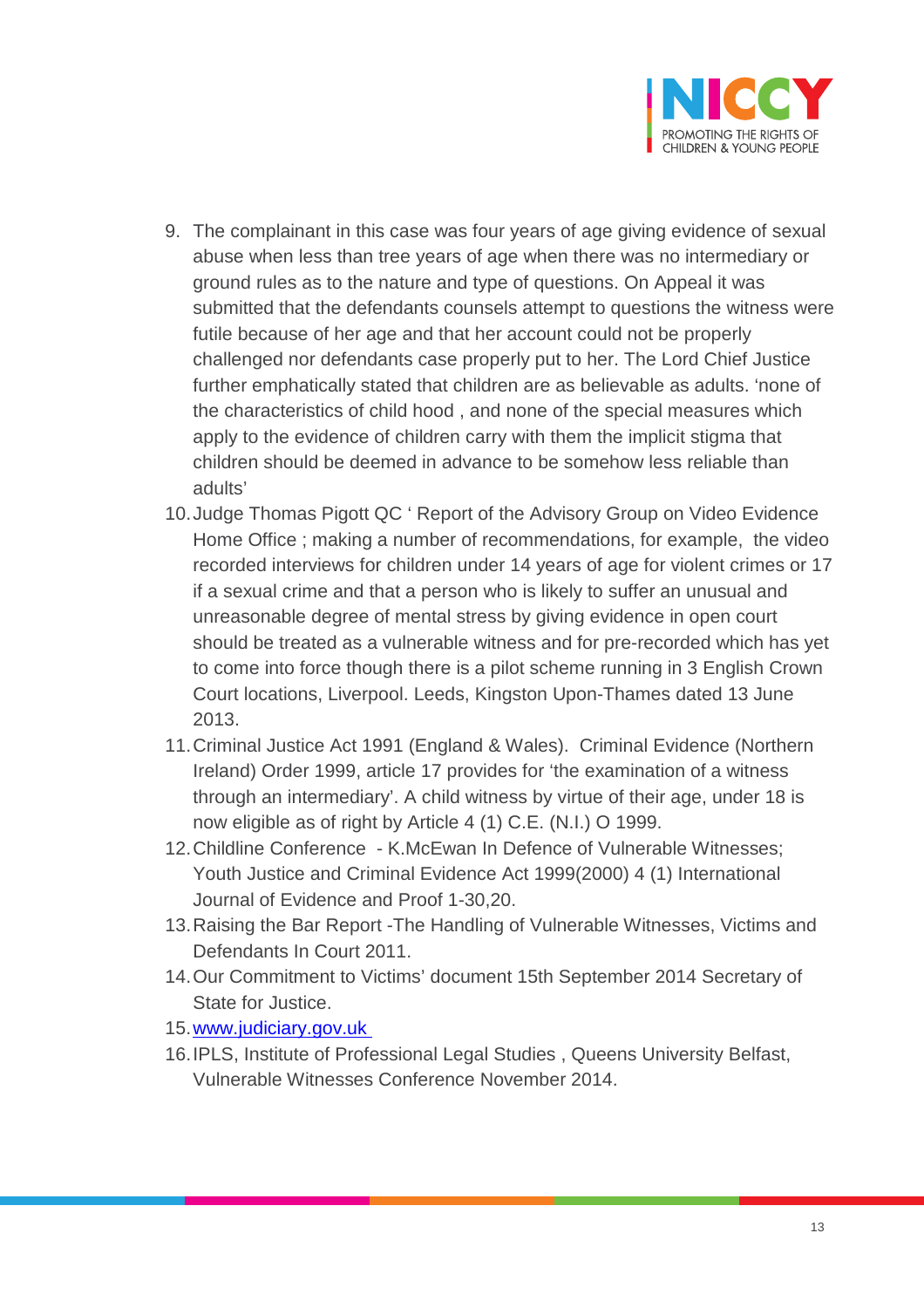

- 17.Criminal Bar Association annual conference May 2012 Victims and Vulnerable Witnesses in the Criminal Process at Queens University Belfast ; Judges and Intermediaries Seminar December 2012 , Judicial Studies Board; Intermediary seminar for police and prosecutors April 2013 and June 2014. Institute of Professional Legal Studies November 2014 Vulnerable Witnesses Conference.
- 18.An erudite comparison of both schemes and the issues of vulnerability within the justice system have been recently addressed in the Northern Ireland Law Quarterly 65: 39-61 Cooper & Wurtzel.
- 19.Baldry et al 2011 NSW LRC 2012 quoted in Hepner. wooward stewart, [2014] psychiatry, psychology and law pg 3.
- 20.Kebbell, Hatton, Johnson & O'Kelly, 2001.'People with learning disabilities as witnesses in court; what questions should lawyers ask? British Journal of Learning Disabilities , 29,1-5 as cited in Hepner et al pg 3 ibid.
- 21.Paras 111 to 115 ; reflecting also upon the duty of counsel within the trial process and that adherence to these principles is a requisite, rather than the kind of advocacy seen in this case, in order for independent minded advocates responsibly fulfilling complex professional obligations .This case demonstrates the antithesis of allowing a witnesses voice to be heard an being protected to safety, physical and psychological well-being, dignity and privacy of victims and witnesses as expressed in the Rome statute.
- 22.Gerison Lansdown Lecture NICCY conference November 20th Belfast.
- 23.The LASPO; Legal Aid Sentencing and Punishment of Offenders Act 2012; Justice Select Committees Report 2012 is any indicator of the plight of litigants in person in the family justice system. The form is almost 30 pages long to get legal aid in exceptional circumstances and has led the Family Law Bar Association Chair Susan Jacklin QC to remark that 'without the benefit of having any advice whatsoever… they don't understand the process or what the effective issues are'. This puts the judge in the position of being an adviser which is not the essence of the adversarial system and again creates an unfair power differential within the process.